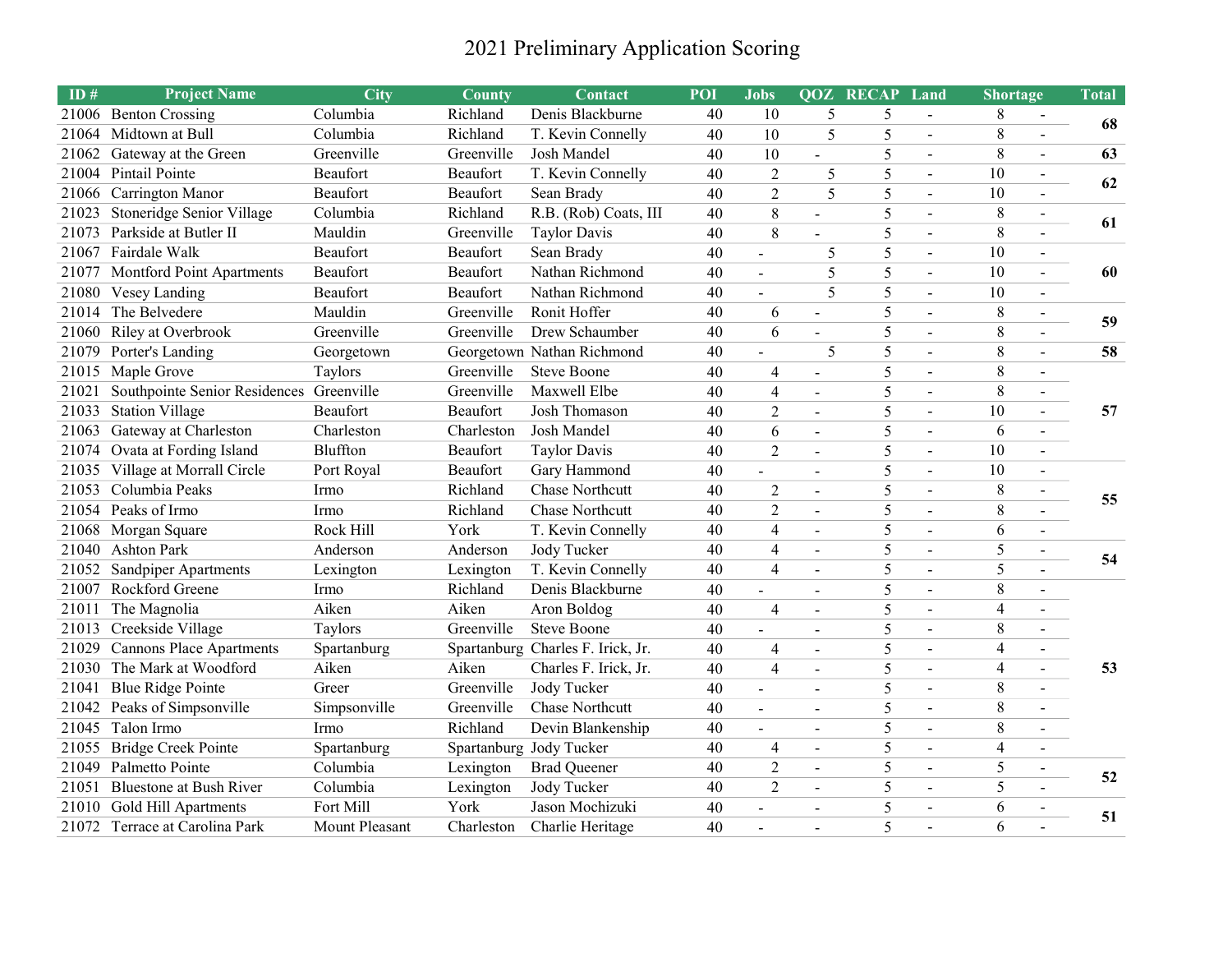## 2021 Preliminary Application Scoring

| 21043 | Peaks of Lexington II       | Lexington                     | Lexington  | <b>Chase Northcutt</b>       | 40 |                          |                | C |                          | 5.             |                          |    |
|-------|-----------------------------|-------------------------------|------------|------------------------------|----|--------------------------|----------------|---|--------------------------|----------------|--------------------------|----|
| 21044 | Talon Lexington             | Lexington                     | Lexington  | Devin Blankenship            | 40 | $\blacksquare$           |                | 5 | $\overline{\phantom{a}}$ | 5              |                          | 50 |
| 21061 | The Savoy at Market Common  | Myrtle Beach                  | Horry      | Drew Schaumber               | 40 | $\overline{\phantom{0}}$ |                | 5 | $\overline{\phantom{a}}$ | 5              |                          |    |
| 21081 | Golden Cove Apartments      | Irmo                          | Lexington  | Michael Gardner              | 40 | $\overline{\phantom{a}}$ |                | 5 |                          | 5              |                          |    |
| 21039 | Peaks of Aiken              | Aiken                         | Aiken      | <b>Chase Northcutt</b>       | 40 | $\overline{\phantom{0}}$ | ۰              | 5 | $\overline{\phantom{a}}$ | 4              |                          |    |
| 21075 | Fairview Terrace            | Duncan                        |            | Spartanburg Charlie Heritage | 40 | $\overline{\phantom{0}}$ |                | ∍ |                          | $\overline{4}$ |                          | 49 |
| 21018 | Magnolia Terrace            | <b>Travelers Rest</b>         | Greenville | Mark Richardson              | 30 |                          | 5              | C |                          | 8              |                          | 48 |
| 21022 | Havenwood St. Ives          | North Charleston              | Charleston | Maxwell Elbe                 | 30 | $\overline{4}$           |                | ∍ |                          | 6              |                          |    |
| 21028 | <b>Brownstone Estates</b>   | Conway                        | Horry      | Phillip Ellen                | 30 | $\overline{\phantom{0}}$ | 5              | 5 | $\overline{\phantom{a}}$ | 5              |                          | 45 |
| 21046 | Westbury Pointe             | Bluffton                      | Beaufort   | <b>Brad Queener</b>          | 30 | $\overline{\phantom{0}}$ |                | 5 |                          | 10             | Ξ.                       |    |
| 21027 | Timbers at Oak Grove        | Spartanburg                   |            | Spartanburg Phillip Ellen    | 30 | 4                        |                | 5 |                          | $\overline{4}$ |                          | 43 |
| 21048 | Waterway Pointe             | Myrtle Beach                  | Horry      | <b>Brad Queener</b>          | 30 | $\overline{2}$           | $\blacksquare$ | 5 |                          | 5              | $\overline{\phantom{0}}$ | 42 |
| 21071 | Ashley Landing              | Summerville                   | Dorchester | Charlie Heritage             | 30 | $\overline{2}$           |                | 5 |                          | 5              |                          |    |
| 21012 | Villas at Fincher Place     | Rock Hill                     | York       | Holly Knight                 | 30 | $\overline{\phantom{0}}$ |                | 5 |                          | 6              | $\overline{\phantom{0}}$ | 41 |
| 21047 | <b>Planters Pointe</b>      | Ladson                        | Dorchester | <b>Brad Queener</b>          | 30 |                          |                | 5 |                          | 5              | $\overline{\phantom{0}}$ | 40 |
| 21019 | <b>Sagewood Apartments</b>  | Batesburg-Leesville Lexington |            | Mark Richardson              | 20 | $\overline{\phantom{a}}$ | 5              | 5 | $\overline{\phantom{a}}$ | 5              | $\overline{\phantom{0}}$ | 35 |
| 21017 | Wren Creek                  | Clover                        | York       | Mark Richardson              | 20 | $\blacksquare$           |                |   |                          | 6              | $\blacksquare$           | 31 |
| 21025 | Laurel Bay Village          | Beaufort                      | Beaufort   | David Bennett                | 10 | $\blacksquare$           | 5              | 5 | $\overline{\phantom{a}}$ | 10             | -                        | 30 |
| 21078 | Argent Village              | Hardeeville                   | Jasper     | David Bennett                | 20 | $\overline{\phantom{0}}$ |                |   |                          | 5              |                          |    |
| 21082 | Holland Park                | Greenville                    | Greenville | Bo Johnson                   | 10 |                          | 5              |   |                          | 8              |                          | 28 |
|       | 21070 Meadowbrook Townhomes | Aiken                         | Aiken      | <b>Charles Ramsey</b>        | 10 |                          |                | ∍ |                          | 4              |                          | 19 |